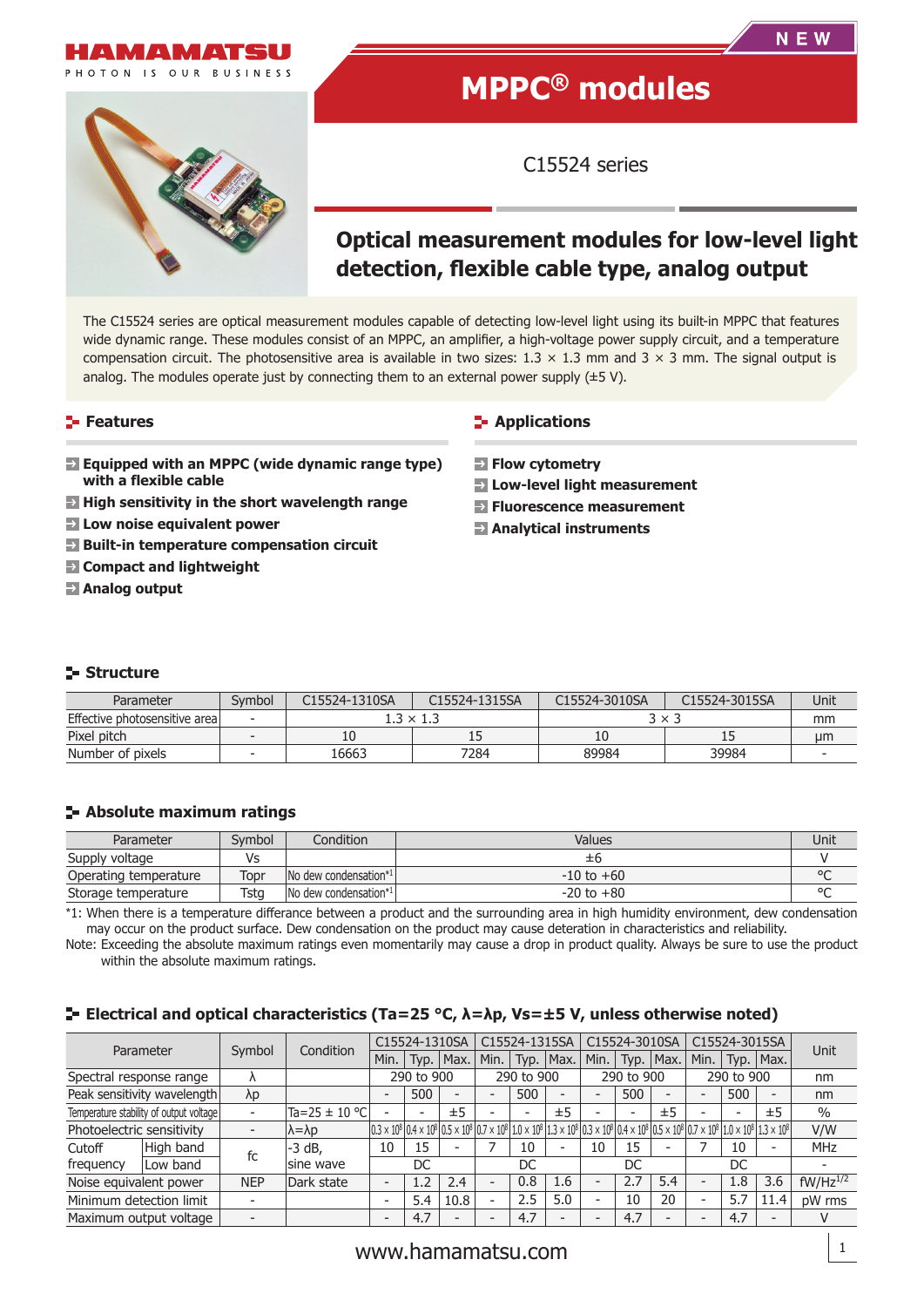## **Electrical characteristics**

| Parameter           | Svmbol | Condition | Min.    | Typ.  | Max.    | Unit |
|---------------------|--------|-----------|---------|-------|---------|------|
| Supply voltage*2    | +Vs    |           | +4.75   |       | $+5.25$ |      |
|                     | -Vs    |           | $-4.75$ | --    | $-5.25$ |      |
| Current consumption |        | +Vs       |         | $+50$ | $+250$  |      |
|                     | ΙC     | -Vs       |         | $-20$ | $-40$   | mA   |

\*2: A power supply with 300 mA or higher output must be used.

## **Block diagram**



## **E-** Connection example

Using the supplied power cable, connect the MPPC module to a power supply. You can observe the MPPC module's output waveform by connecting the module to an oscilloscope.



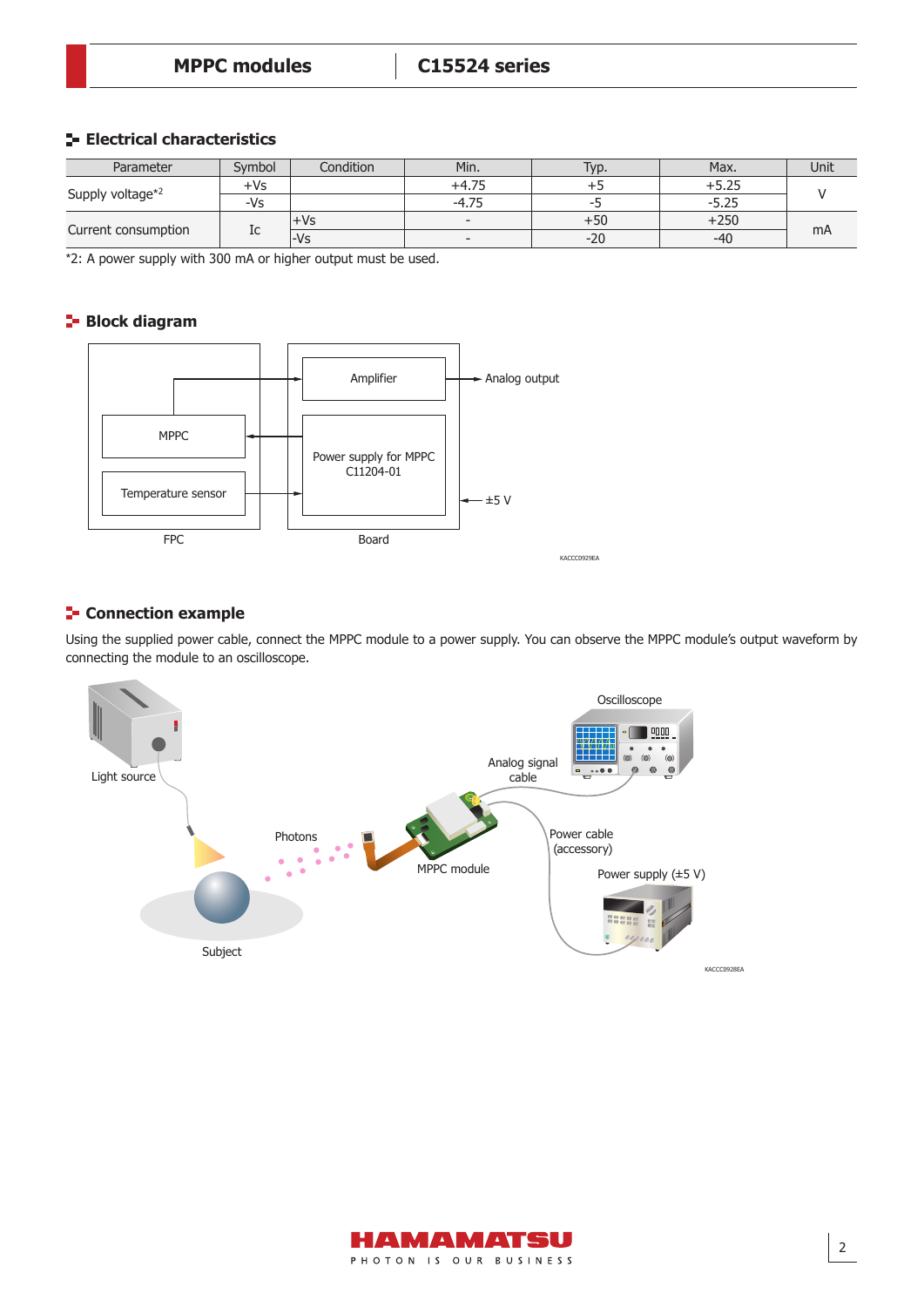





3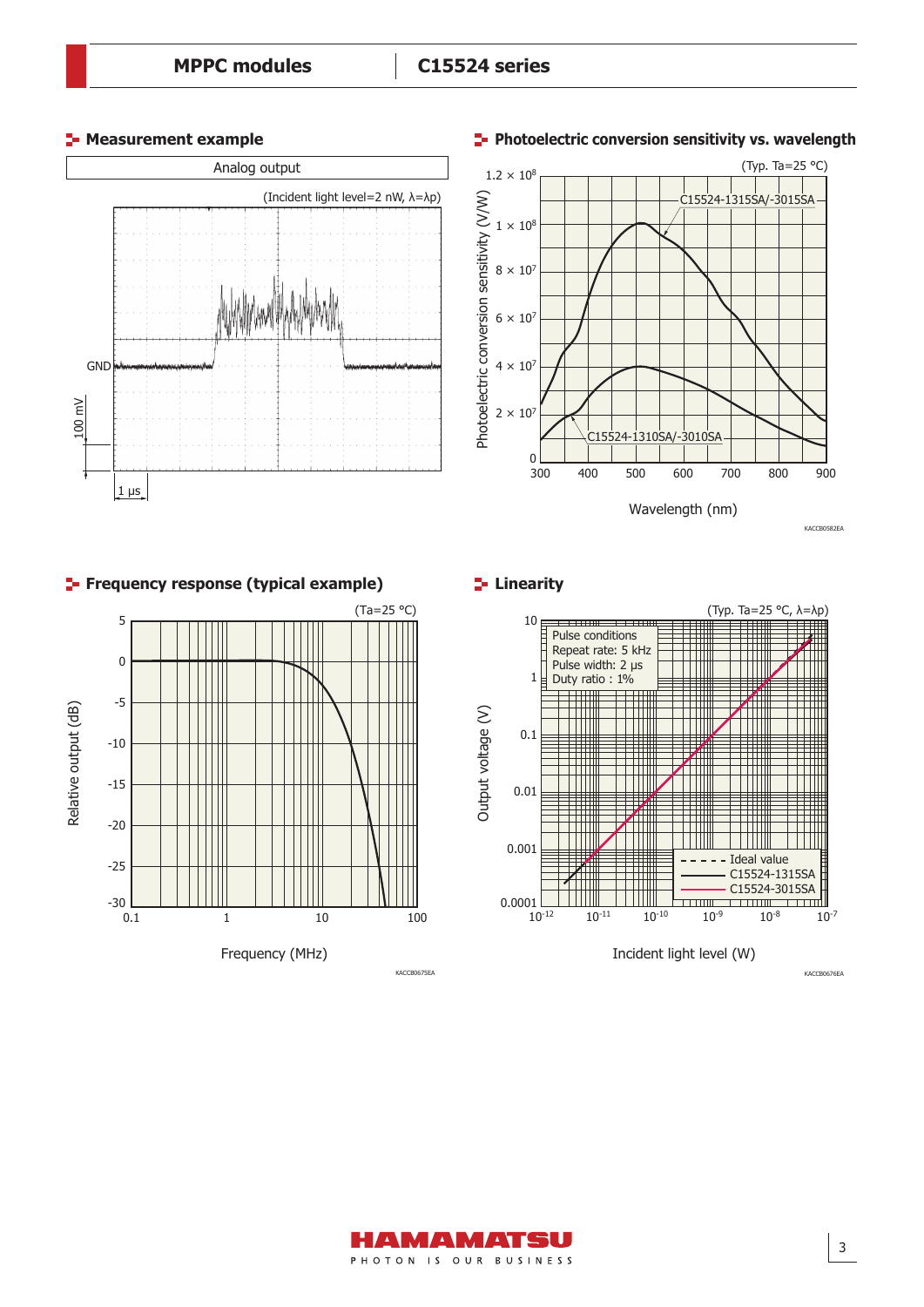## **Dimensional outlines (unit: mm)**



Tolerance unless otherwise noted: ±0.3

KACCA0422EB

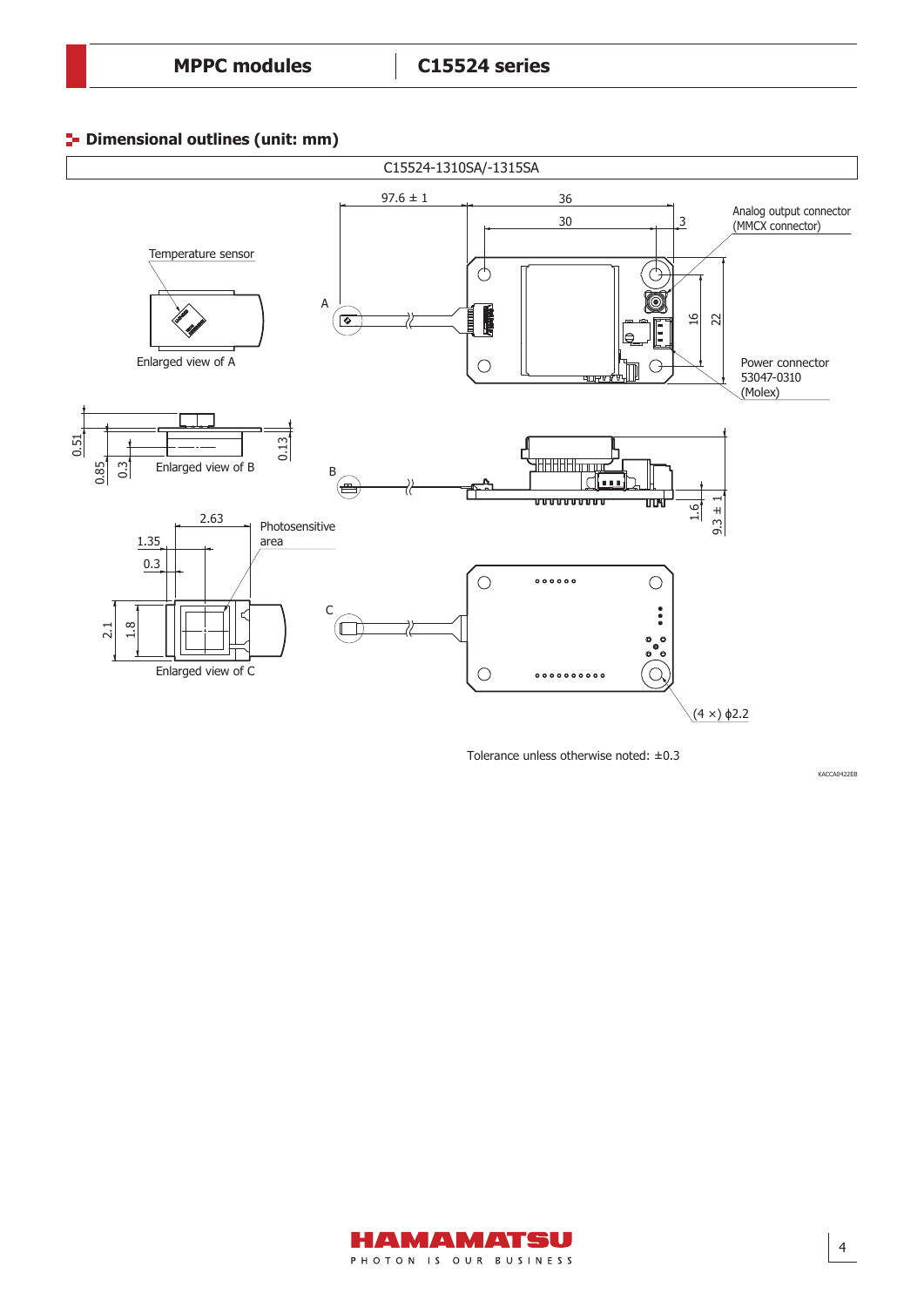

Tolerance unless otherwise noted: ±0.3

KACCA0423EB

## **E** Accessories

∙ Power cable

∙ Instruction manual

## **P** Options (sold separately)

MMCX-BNC cable A12763